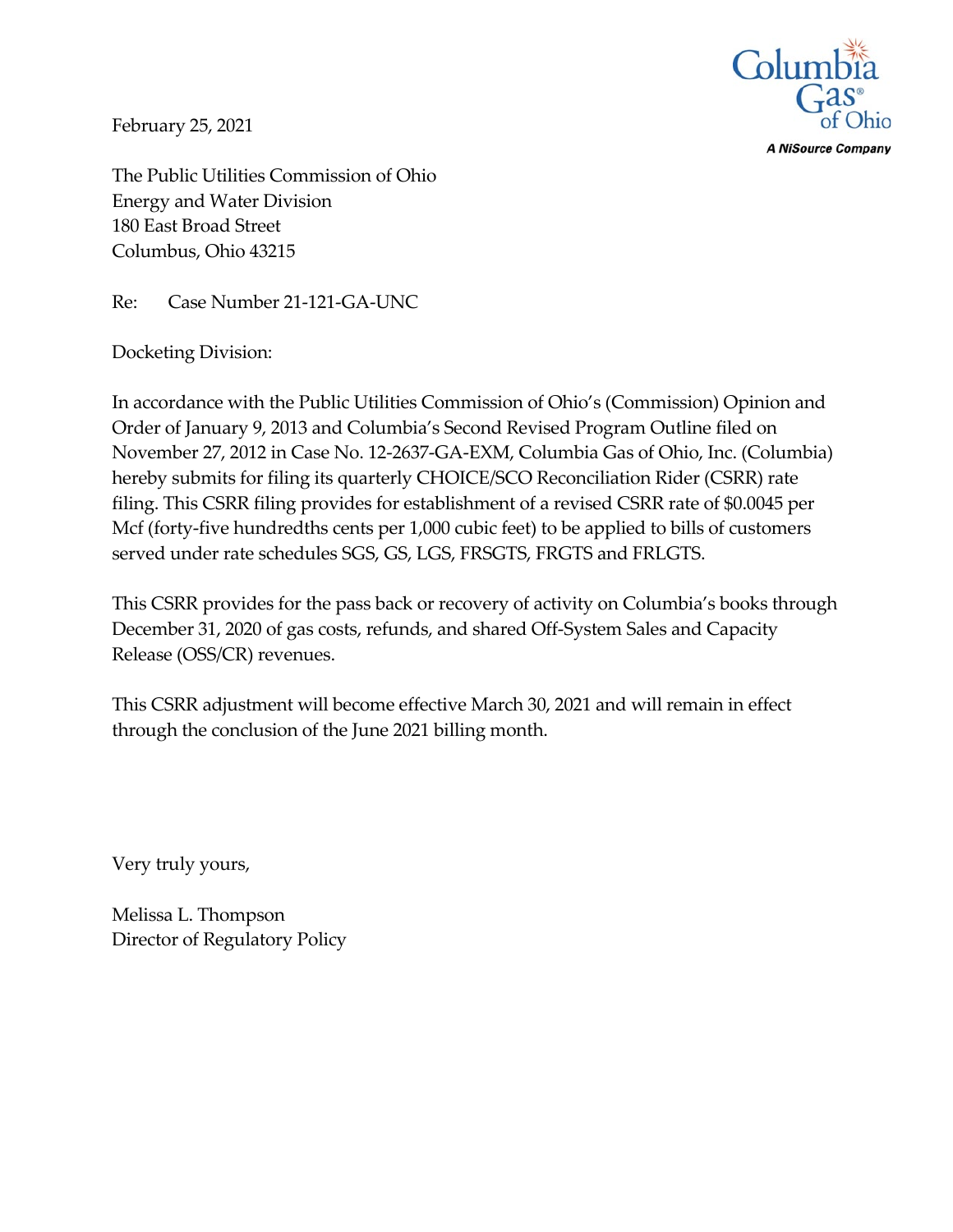## COLUMBIA GAS OF OHIO, INC.

## CHOICE/SCO RECONCILATION RIDER Effective March 30, 2021

## Computation of CSRR Adjustment

| <b>PARTICULARS</b>                                                  | Unit            | Amount    |
|---------------------------------------------------------------------|-----------------|-----------|
| SUMMARY OF CHOICE/SSO RIDER                                         |                 |           |
| Actual Adjustment (AA)                                              | MCF             | 0.0692    |
| Supplier Refund & Reconciliation Adjustment (RA)                    | \$/Mcf          | (0.0001)  |
| Off-System Sales/Capacity Release Shared Revenue                    | \$/Mcf          | (0.0659)  |
| <b>Customer Education Cost Recovery Allowance</b>                   | \$/Mcf          | 0.0013    |
| Total                                                               | \$/Mcf          | 0.0045    |
| CHOICE/SCO Rider Effective Date:                                    | 30-Mar-21<br>to | 28-Jun-21 |
| ACTUAL ADJUSTMENT SUMMARY CALCULATION                               |                 |           |
| <b>PARTICULARS</b>                                                  | Unit            | Amount    |
| <b>Current Quarter Actual Adjustment</b>                            | \$/Mcf          | 0.1518    |
| Previous Quarter Actual Adjustment                                  | \$/Mcf          | (0.0066)  |
| Second Previous Quarter Actual Adjustment                           | \$/Mcf          | (0.2148)  |
| Third Previous Quarter Actual Adjustment                            | \$/Mcf          | 0.1388    |
| Actual Adjustment (AA)                                              | \$/Mcf          | 0.0692    |
| SUPPLIER REFUND & RECONCILIATION ADJUSTMENT SUMMARY CALCULATION     |                 |           |
| <b>PARTICULARS</b>                                                  | Unit            | Amount    |
| Current Quarter Supplier Refund & Reconciliation Adjustment         | \$/Mcf          | (0.0001)  |
| Previous Quarter Supplier Refund & Reconciliation Adjustment        | \$/Mcf          |           |
| Second Previous Quarter Supplier Refund & Reconciliation Adjustment | \$/Mcf          |           |
| Third Previous Quarter Supplier Refund & Reconciliation Adjustment  | \$/Mcf          |           |
| Supplier Refund & Reconciliation Adjustment (RA)                    | \$/Mcf          | (0.0001)  |
| OFF-SYSTEM SALES CAPACITY RELEASE REVENUE SHARING CALCULATION       |                 |           |
| <b>PARTICULARS</b>                                                  | Unit            | Amount    |
| <b>Current Quarter Actual Adjustment</b>                            | \$/Mcf          | (0.0268)  |
| Previous Quarter Actual Adjustment                                  | \$/Mcf          | (0.0186)  |
| Second Previous Quarter Actual Adjustment                           | \$/Mcf          | (0.0075)  |
| Third Previous Quarter Actual Adjustment                            | \$/Mcf          | (0.0130)  |
| Total Off-System Sales/Capacity Release Adjustment                  | \$/Mcf          | (0.0659)  |
|                                                                     |                 |           |

THIS QUARTERLY REPORT FILED PURSUANT TO COMMISSION ORDER ISSUED JANUARY 9, 2013 IN CASE NO. 12-2637-GA-EXM

Date Filed: February 25, 2021 **By: Melissa L. Thompson** Title: Director of Regulatory Policy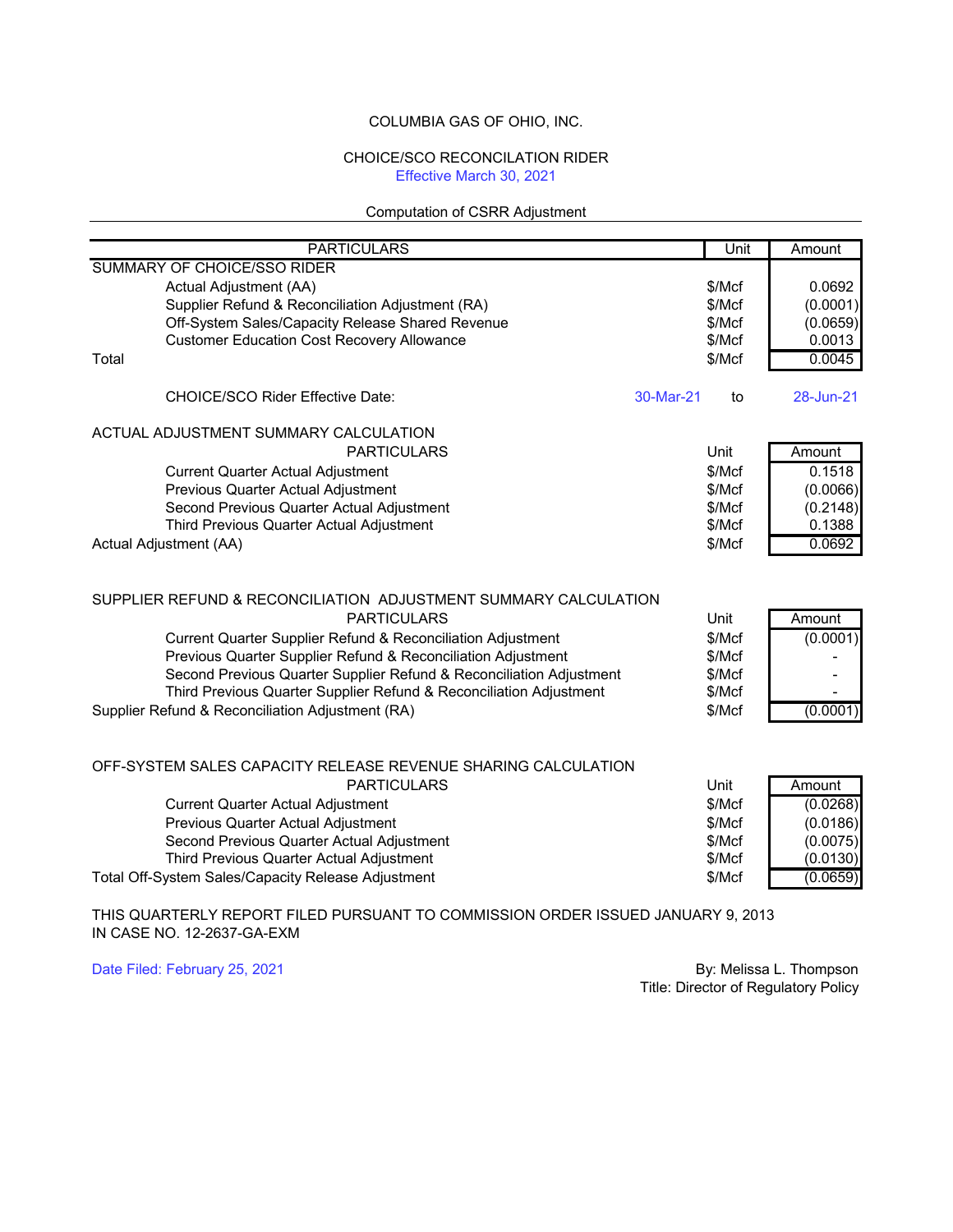## Schedule A

## COLUMBIA GAS OF OHIO, INC.

# CHOICE/SCO RECONCILATION RIDER for Three Months Ended December 31, 2020

## Computation of Actual Adjustment

| Account                   |                                                                         |                       |
|---------------------------|-------------------------------------------------------------------------|-----------------------|
| No.                       | Description                                                             | Activity<br>\$        |
| 19100100                  | Unrecovered Gas Costs                                                   | 22,033,376            |
| 19100100<br>24220300-N013 | Remaining Balance - Actual Cost Adjustment<br><b>Balance Adjustment</b> | 298,772<br>(261, 983) |
| 25402700                  | <b>SCO Supplier Deposits</b>                                            |                       |
| 25407150-N031             | Gas Transportation Service Supplemental Charges                         |                       |
| 25407150-N032             | Gas Due to Line Breaks                                                  | (24, 291)             |
| 25402600                  | Logo Fees                                                               | (20, 650)             |
| 25407150-N015             | <b>Standby Sales Service Charges</b>                                    | (610, 144)            |
| 25407150-N022             | End User Balancing                                                      | (124,163)             |
| Total                     |                                                                         | 21,290,916            |
|                           | Total CHOICE/Sales Throughput TME December 31, 2020 (Mcf)               | 140,279,918           |
|                           | Current Quarter Actual Cost Adjustment (\$/Mcf)                         | 0.1518                |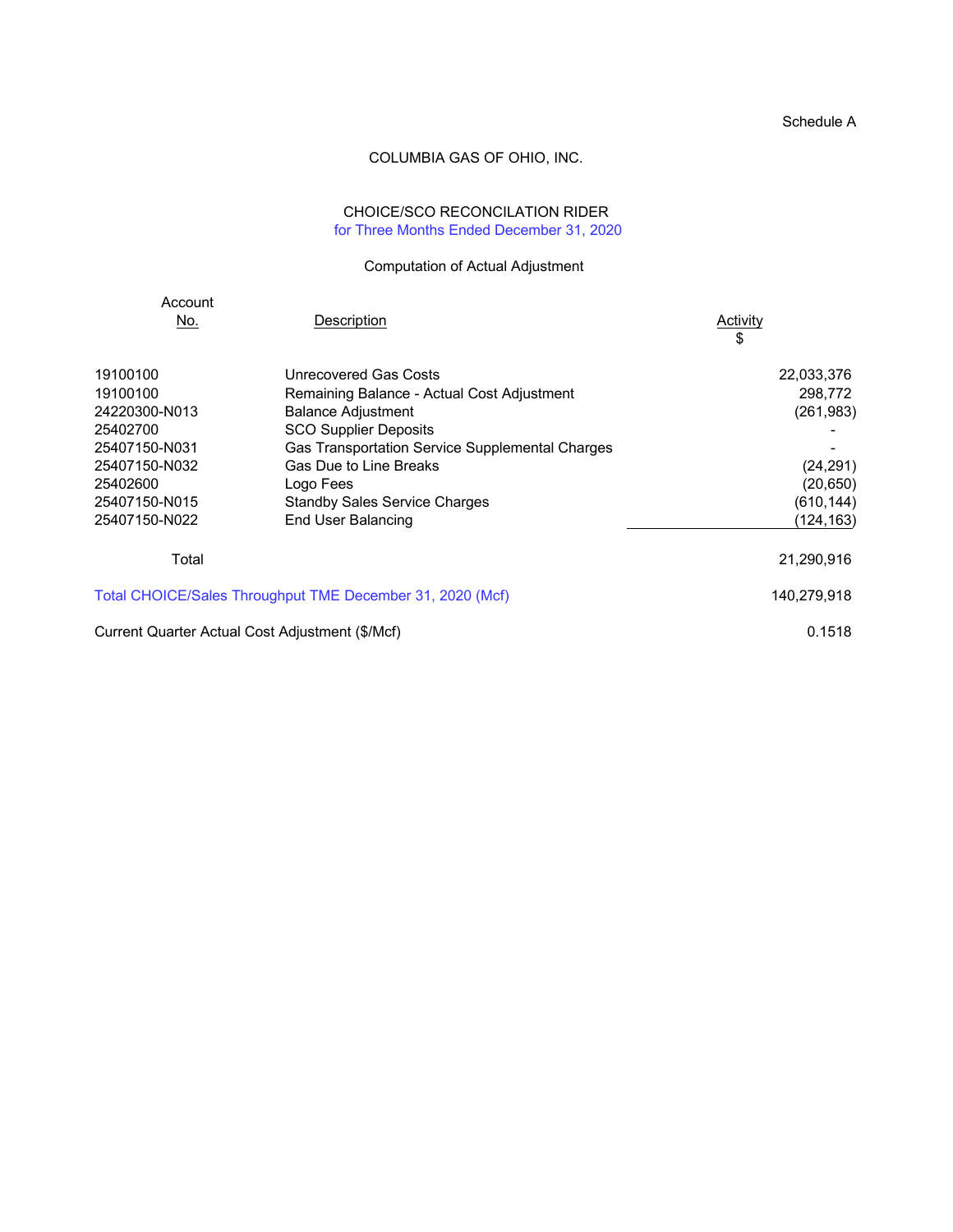## Schedule B

# COLUMBIA GAS OF OHIO, INC.

## CHOICE/SCO RECONCILATION RIDER for Three Months Ended December 31, 2020

# Computation of Supplier Refund & Reconciliation Adjustment

| Account<br>No.                              | Description                                               | Activity<br>\$  |
|---------------------------------------------|-----------------------------------------------------------|-----------------|
| 24220300                                    | Rate Refunds Suspended - Principal                        | \$<br>(13, 395) |
|                                             | <b>Interest Factor</b>                                    | 1.0550          |
| Total, including Interest                   |                                                           | \$<br>(14, 131) |
|                                             | Total CHOICE/Sales Throughput TME December 31, 2020 (Mcf) | 140,279,918     |
| Current Quarter RA Cost Adjustment (\$/Mcf) |                                                           | \$<br>(0.0001)  |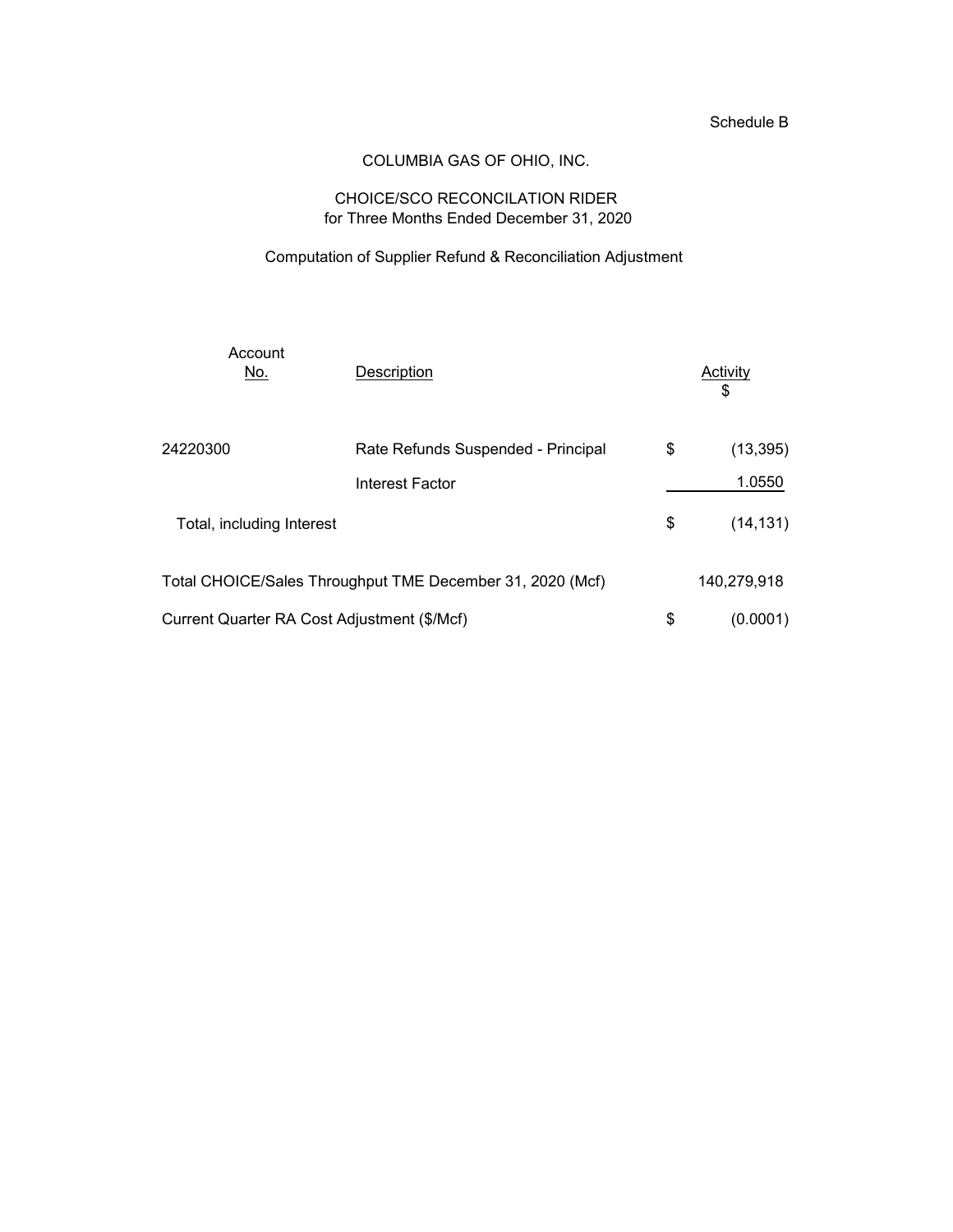# Schedule C

## COLUMBIA GAS OF OHIO, INC.

# CHOICE/SCO RECONCILATION RIDER

## for Three Months Ended December 31, 2020

| Account<br><u>No.</u>                                     | Description                                     | <b>Activity</b><br>\$ |
|-----------------------------------------------------------|-------------------------------------------------|-----------------------|
| 25401450                                                  | <b>OSS/CR CSRR</b>                              | $(3,763,317)$ (a)     |
| Total                                                     |                                                 | (3,763,317)           |
| Total CHOICE/Sales Throughput TME December 31, 2020 (Mcf) |                                                 | 140,279,918           |
|                                                           | Current Quarter OSS/CR Cost Adjustment (\$/Mcf) | (0.0268)              |

## **OSS/CR Detail:**

| <b>Month</b>                                               | <b>Customer Share</b> | <b>Columbia Share</b> |
|------------------------------------------------------------|-----------------------|-----------------------|
| $Oct-20$                                                   | 1,143,995.37          | 285,998.84            |
| <b>Nov-20</b>                                              | 1,213,827.13          | 303,456.78            |
| Dec-20                                                     | 1,405,494.79          | 351,373.70            |
| Total                                                      | 3,763,317.29          | 940,829.32            |
| <b>Current YTD</b>                                         |                       |                       |
| April-20 through Dec-20                                    | 7,552,785.00          | 1,888,196.25          |
| <b>Stipulation Period to Date</b><br>Apr-13 through Dec-20 | 35,995,898.51         | 27,711,879.12         |
|                                                            |                       |                       |

(a) OSS Shared revenues shown as a credit in order to reflect as a reduction to CSRR.